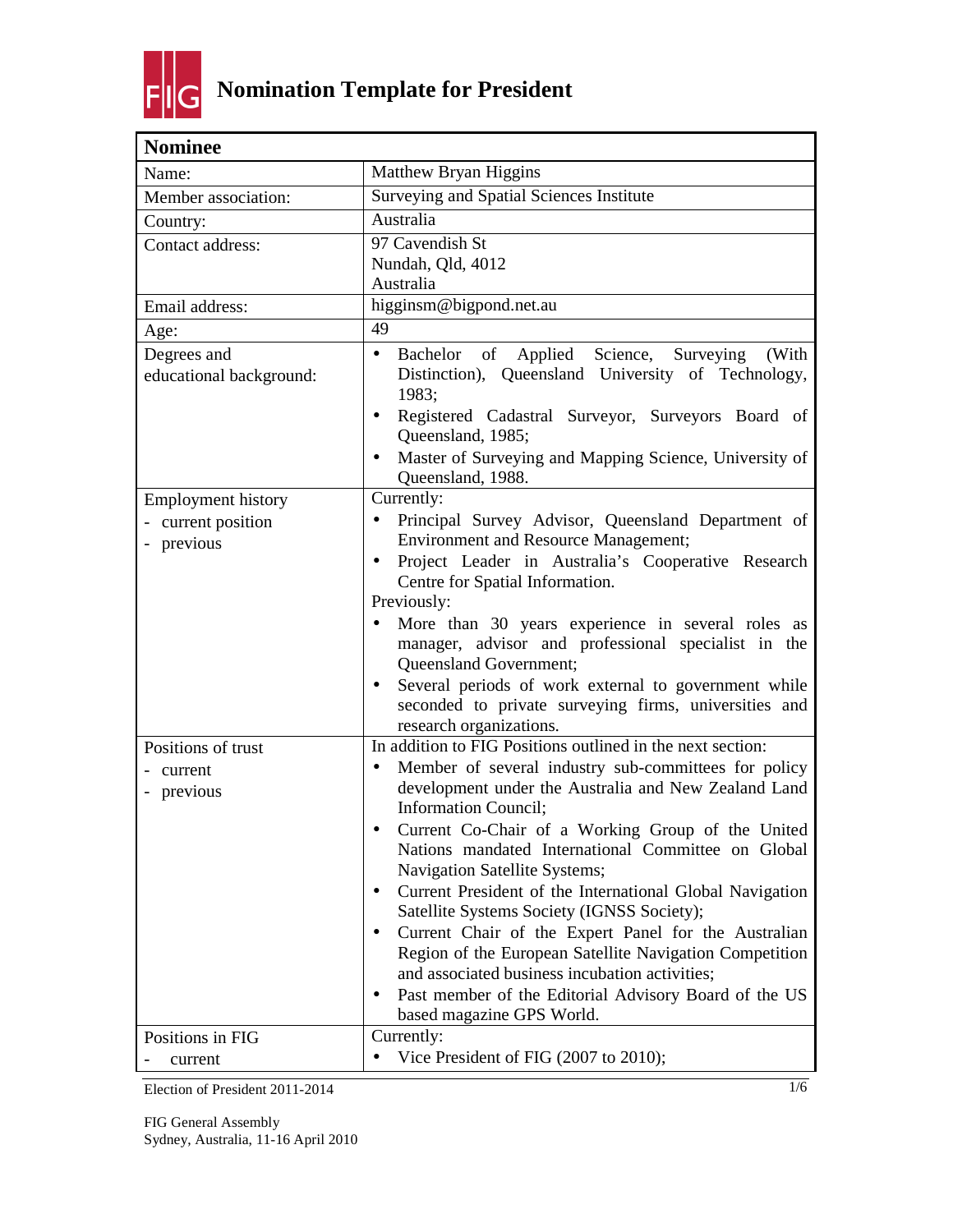

## **Nomination Template for President**

| previous                              | Chair of the Advisory Committee of Commission<br>$\bullet$<br>Officers (2007 to 2010);                                                                                                                                                                                                                                                                                                                                                                                                                                                                                                                                                                                                                                                                                                          |
|---------------------------------------|-------------------------------------------------------------------------------------------------------------------------------------------------------------------------------------------------------------------------------------------------------------------------------------------------------------------------------------------------------------------------------------------------------------------------------------------------------------------------------------------------------------------------------------------------------------------------------------------------------------------------------------------------------------------------------------------------------------------------------------------------------------------------------------------------|
|                                       | Previously:                                                                                                                                                                                                                                                                                                                                                                                                                                                                                                                                                                                                                                                                                                                                                                                     |
|                                       | Chair, Commission 5 (2003 to 2006);<br>$\bullet$                                                                                                                                                                                                                                                                                                                                                                                                                                                                                                                                                                                                                                                                                                                                                |
|                                       |                                                                                                                                                                                                                                                                                                                                                                                                                                                                                                                                                                                                                                                                                                                                                                                                 |
|                                       | Chair-Elect, Commission 5 (1999 to 2002);<br>$\bullet$                                                                                                                                                                                                                                                                                                                                                                                                                                                                                                                                                                                                                                                                                                                                          |
|                                       | Chair Working Group 5.5 (1995 to 1998).<br>$\bullet$                                                                                                                                                                                                                                                                                                                                                                                                                                                                                                                                                                                                                                                                                                                                            |
| Other activities in FIG               | Developed liaison processes to revitalize and give<br>$\bullet$<br>substance to the Memorandum of Understanding between<br>FIG and the International Association of Geodesy (IAG);<br>Initiated FIG's Membership of the International<br>٠<br>Committee on Global Navigation Satellite Systems,<br>which is mandated through the United Nations<br>Committee on the Peaceful Use of Outer Space;<br>the development<br>Initiated<br>of Memorandum<br>of<br>$\bullet$<br>Understanding between FIG and the UN Office for Outer<br>Space Affairs. It covers Space Technology for Disaster<br>Management, GNSS and Education in Space Technology,<br>especially in developing countries.<br>Member on several FIG Task Forces including:<br>Task Force on the Cultures and Languages;<br>$\bullet$ |
|                                       |                                                                                                                                                                                                                                                                                                                                                                                                                                                                                                                                                                                                                                                                                                                                                                                                 |
|                                       | United Nations Cooperation Network.<br>$\bullet$                                                                                                                                                                                                                                                                                                                                                                                                                                                                                                                                                                                                                                                                                                                                                |
|                                       | Task Force on Governance Structures.                                                                                                                                                                                                                                                                                                                                                                                                                                                                                                                                                                                                                                                                                                                                                            |
| Field of surveying discipline         | Land Surveying and Spatial Science as a Registered Cadastral<br>Surveyor and expert in Positioning Systems and Geodesy and<br>the associated legislation, policies, field operations and data<br>management.                                                                                                                                                                                                                                                                                                                                                                                                                                                                                                                                                                                    |
| <b>Nominees statement</b>             |                                                                                                                                                                                                                                                                                                                                                                                                                                                                                                                                                                                                                                                                                                                                                                                                 |
|                                       |                                                                                                                                                                                                                                                                                                                                                                                                                                                                                                                                                                                                                                                                                                                                                                                                 |
| Why I want to be the                  | I have three main motivations in nominating for President:                                                                                                                                                                                                                                                                                                                                                                                                                                                                                                                                                                                                                                                                                                                                      |
| President of FIG                      | To help FIG to continue to make a difference to society<br>$\bullet$<br>and in doing so, to enhance the reputation and<br>competence of our profession;<br>To fulfill my responsibility to repay at least some of what<br>$\bullet$<br>I have gained, personally and professionally, from FIG<br>over the past 16 years;<br>To respond to many colleagues around the world who<br>believe I am well qualified for the Presidency and that a<br>nomination from someone with my background is<br>important for the democratic process.                                                                                                                                                                                                                                                           |
| What I can offer to FIG in            | During my 16 years so far with FIG, I have progressed from a                                                                                                                                                                                                                                                                                                                                                                                                                                                                                                                                                                                                                                                                                                                                    |
| support of its aims and<br>objectives | Working Group Chair to Commission Chair to ACCO<br>Representative on Council to my current roles as Vice<br>President in charge of Commissions and as assistant to the<br>President in the organization of the Sydney Congress. I have<br>also been involved in several, key whole-of-FIG Task Forces.                                                                                                                                                                                                                                                                                                                                                                                                                                                                                          |

Election of President 2011-2014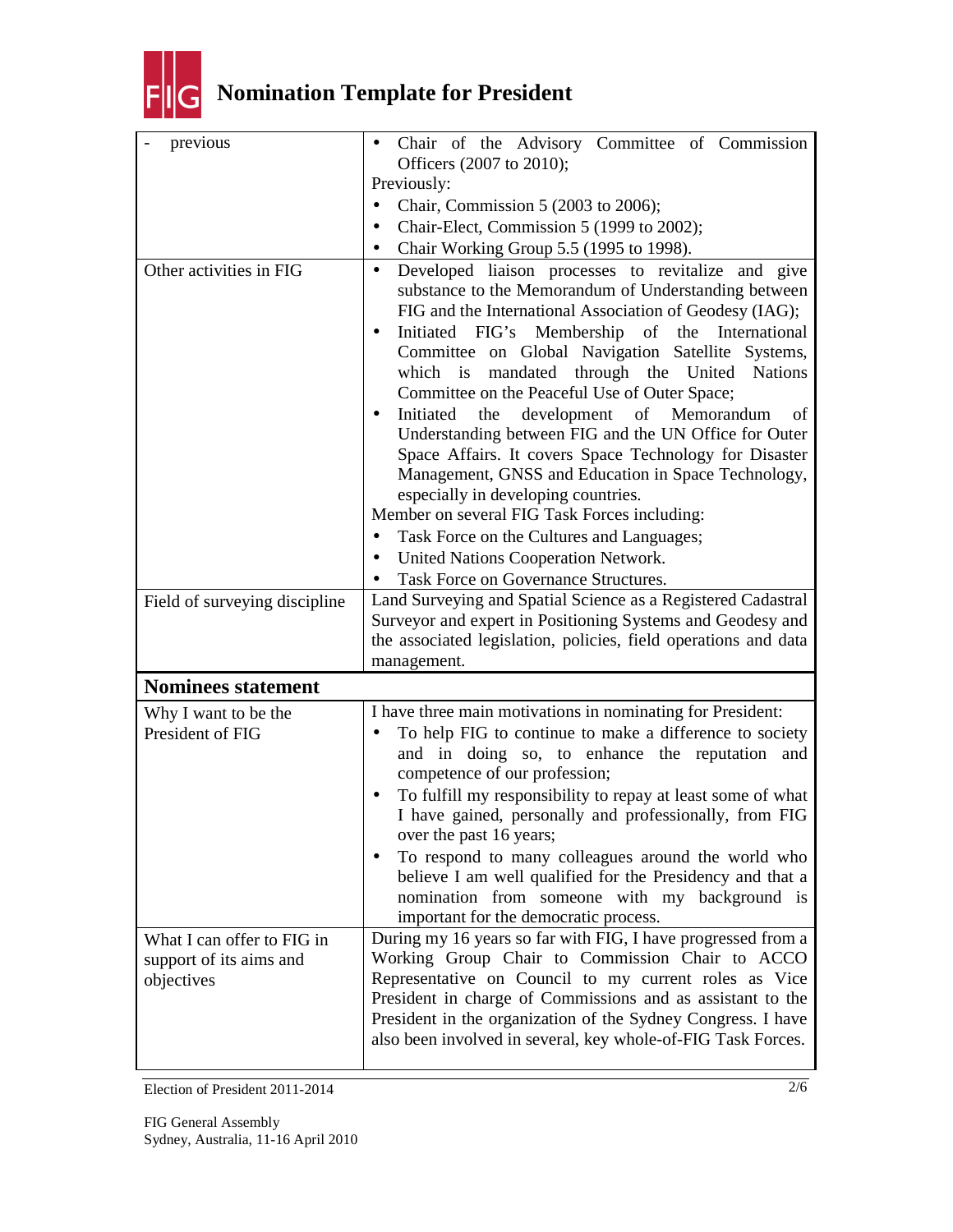

| In my day-to-day career, I have dealt with people from across<br>all sectors of our industry, across a broad spectrum of<br>activities and across local, state, national, regional and<br>international extents. As an Australian, I work in a large and<br>sparsely populated continent where dealing with the land<br>often means stretching resources and using technology<br>appropriately.                                                                                                                                                                                                                                                                                                                                                                                                                                                                                                                                                                                                                                                                                                                                                                                                                                                                                                                                                                                                                                                                                                                                                                                                                                                                                                                                                                                                                                                                                                                                        |
|----------------------------------------------------------------------------------------------------------------------------------------------------------------------------------------------------------------------------------------------------------------------------------------------------------------------------------------------------------------------------------------------------------------------------------------------------------------------------------------------------------------------------------------------------------------------------------------------------------------------------------------------------------------------------------------------------------------------------------------------------------------------------------------------------------------------------------------------------------------------------------------------------------------------------------------------------------------------------------------------------------------------------------------------------------------------------------------------------------------------------------------------------------------------------------------------------------------------------------------------------------------------------------------------------------------------------------------------------------------------------------------------------------------------------------------------------------------------------------------------------------------------------------------------------------------------------------------------------------------------------------------------------------------------------------------------------------------------------------------------------------------------------------------------------------------------------------------------------------------------------------------------------------------------------------------|
| The following are some specific challenges that I believe I<br>am well qualified to help FIG address during the term of the<br>next Council:<br>To grow FIG Membership globally;<br>٠<br>To maintain the continuing strong growth of the "FIG<br>$\bullet$<br>brand" and the associated expectations, by ensuring that<br>FIG has the financial and other resources required;<br>To foster such growth while recognizing the limitations of<br>٠<br>an organization based largely on the work of volunteers;<br>To ensure the work of FIG continues to address the<br>$\bullet$<br>problems of society. One pressing example where FIG<br>needs to become more engaged is Climate Change;<br>To strengthen FIG's work in support of Member<br>٠<br>Associations in developing countries, while ensuring that<br>Member Associations in developed economies also<br>continue to find value in FIG involvement;<br>To develop FIG's ability to recognize and capitalize on<br>٠<br>cultural and linguistic diversity, while maintaining FIG's<br>unity and its strong global voice for the profession;<br>To develop ways for private sector surveyors to be more<br>٠<br>actively involved in FIG;<br>To more fully recognize that the FIG Corporate Members<br>are significant drivers of the technological changes<br>influencing our profession. This will require a more<br>mature and inclusive partnership with these corporations,<br>while also ensuring FIG's need to maintain commercial<br>and professional impartiality;<br>To develop practical ways to better leverage, develop and<br>maintain our network of Academic Members;<br>To sustain the recent engagement with Young Surveyors,<br>٠<br>and encourage their progression to involvement in<br>Commissions and other FIG activities;<br>To ensure that the Council work plan meets the<br>$\bullet$<br>expectations of all members groups, has a detailed annual |
| implementation plan and has strong links to<br>the<br>Commission work plans;                                                                                                                                                                                                                                                                                                                                                                                                                                                                                                                                                                                                                                                                                                                                                                                                                                                                                                                                                                                                                                                                                                                                                                                                                                                                                                                                                                                                                                                                                                                                                                                                                                                                                                                                                                                                                                                           |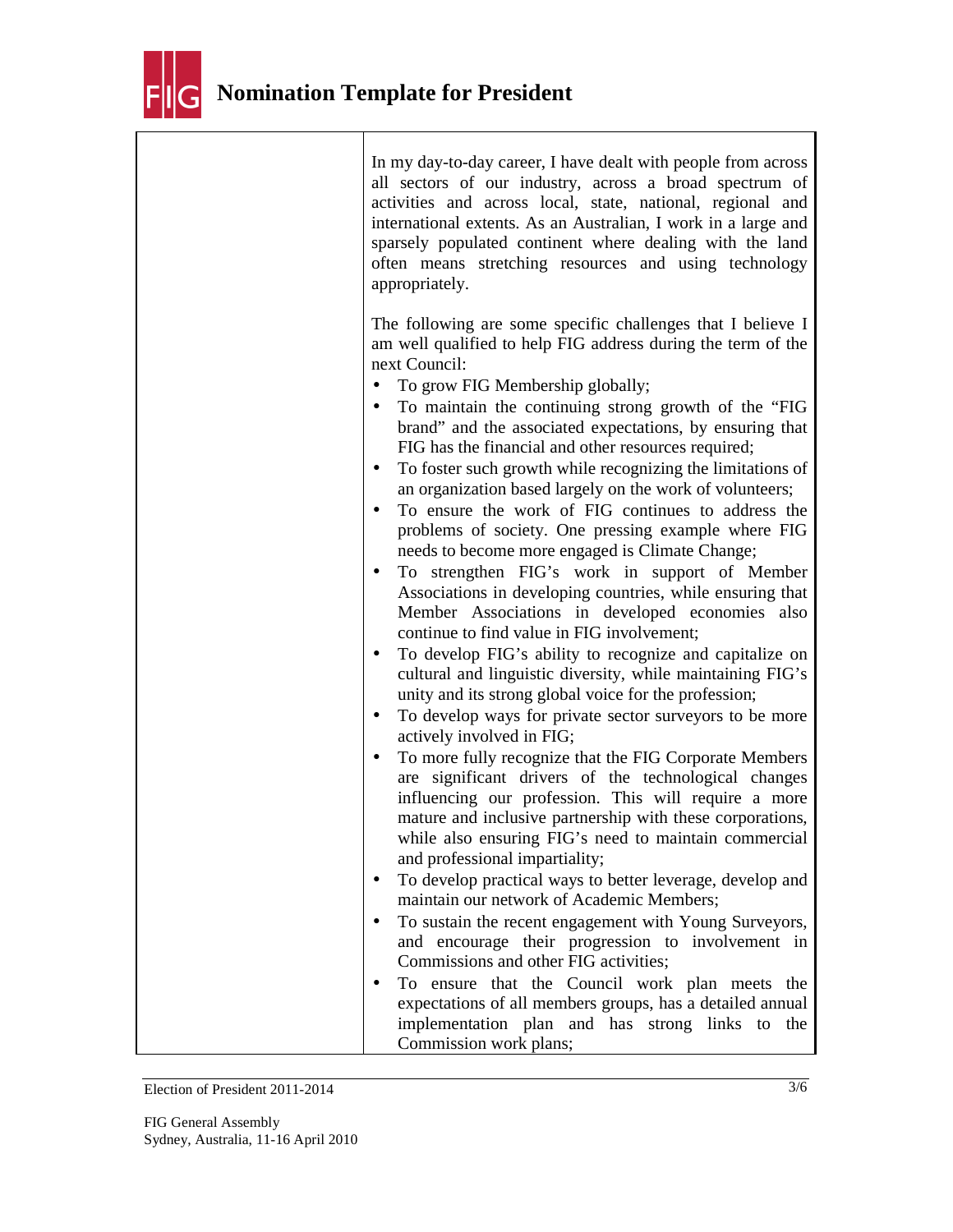

|                            | To ensure that the significant work in recent years to                                                          |
|----------------------------|-----------------------------------------------------------------------------------------------------------------|
|                            | develop FIG's many Policy Statements and Declarations                                                           |
|                            | is fully leveraged through implementation plans acted                                                           |
|                            | upon by the Commissions and Task Forces;                                                                        |
|                            | To maintain existing links with the United Nations and<br>$\bullet$                                             |
|                            | develop new links by identifying specific agencies                                                              |
|                            | relevant to specific Commissions and then investigating                                                         |
|                            | the best ways to engage those agencies;                                                                         |
|                            | To ensure all Memoranda of Understanding with sister<br>٠                                                       |
|                            | associations have concrete implementation plans with                                                            |
|                            | liaison led by the appropriate Commission;                                                                      |
|                            | To ensure that all Commissions have sufficient resources<br>and National Delegate support to deliver their Work |
|                            | Plans;                                                                                                          |
|                            | To continue to ensure that the FIG Office has sufficient<br>$\bullet$                                           |
|                            | resources, procedures and continuity plans to meet the                                                          |
|                            | expectations of the Member Associations and in its                                                              |
|                            | support of the operations of FIG;                                                                               |
|                            | modernize FIG's Internet presence and<br>To<br>other                                                            |
|                            | communication mechanisms to ensure we are taking                                                                |
|                            | advantage of the latest innovations to best serve our                                                           |
|                            | Members globally.                                                                                               |
| My key skills              | My key skills are:                                                                                              |
|                            | Ability to inspire and enthuse people;<br>$\bullet$                                                             |
|                            | Good communicator;<br>$\bullet$                                                                                 |
|                            | Strategy and policy development;                                                                                |
|                            | International outlook;                                                                                          |
|                            | Innovative but pragmatic approach;                                                                              |
|                            | Ability to turn plans into concrete action.                                                                     |
| Any other general comments | My employer will support my role as FIG President with the                                                      |
|                            | necessary time to undertake FIG business and associated                                                         |
|                            | travel. My employer will also offer logistical support through                                                  |
|                            | the use of office accommodation and access to computers,                                                        |
|                            | internet and telephone connections, etc.                                                                        |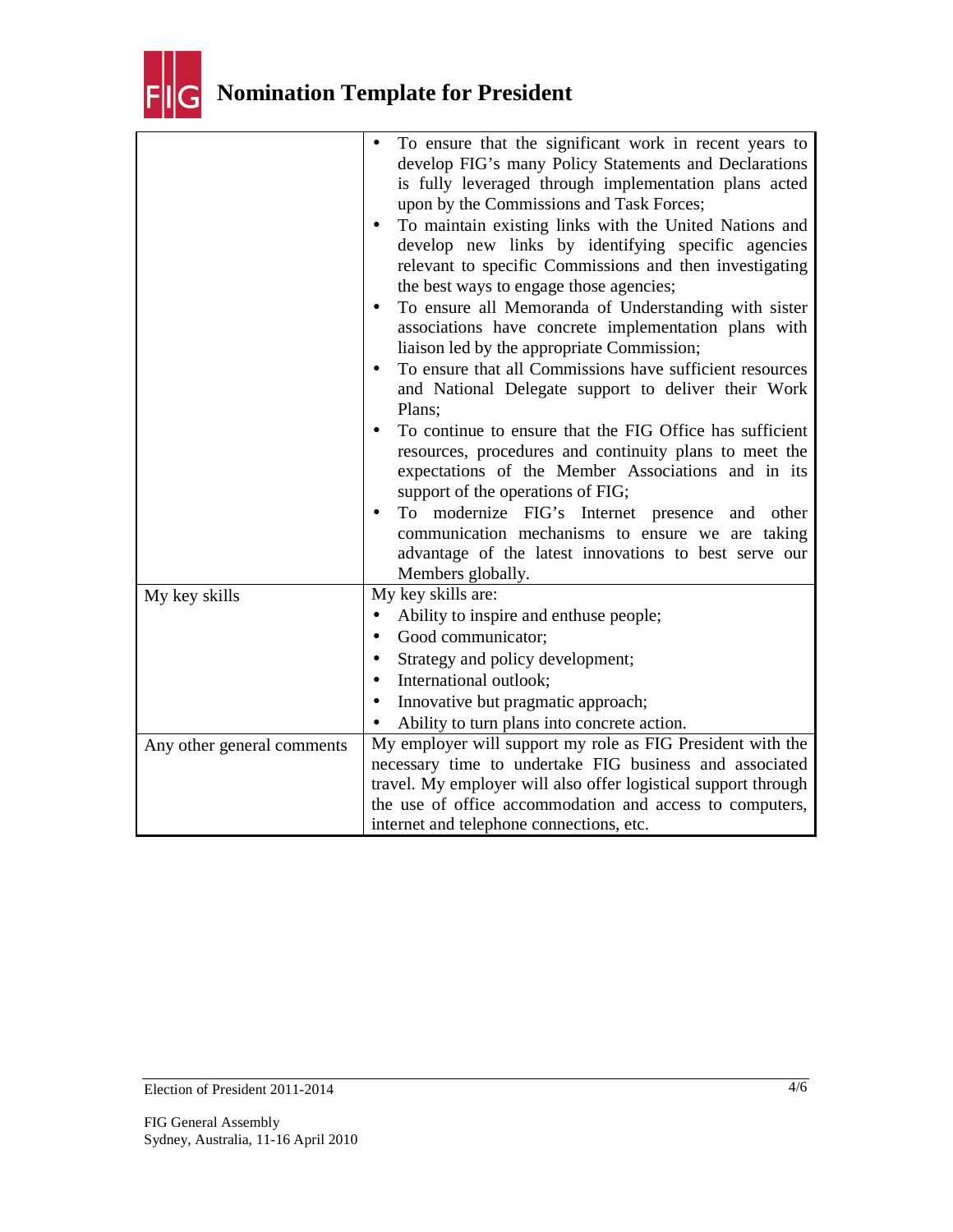

| <b>Nominator</b>                                                          |                                                                                                                                                                                                                                                                                                                                                                                                                                                                                                                                                                                           |
|---------------------------------------------------------------------------|-------------------------------------------------------------------------------------------------------------------------------------------------------------------------------------------------------------------------------------------------------------------------------------------------------------------------------------------------------------------------------------------------------------------------------------------------------------------------------------------------------------------------------------------------------------------------------------------|
| Name of member association                                                | Surveying and Spatial Sciences Institute (SSSI)                                                                                                                                                                                                                                                                                                                                                                                                                                                                                                                                           |
| Name and title of contact<br>person                                       | Michael, Giudici, President of SSSI                                                                                                                                                                                                                                                                                                                                                                                                                                                                                                                                                       |
| Contact address                                                           | 27-29 Napier Close                                                                                                                                                                                                                                                                                                                                                                                                                                                                                                                                                                        |
|                                                                           | Deakin, ACT 2600                                                                                                                                                                                                                                                                                                                                                                                                                                                                                                                                                                          |
|                                                                           | Australia                                                                                                                                                                                                                                                                                                                                                                                                                                                                                                                                                                                 |
| Email address                                                             | mgiudici@lesterfranks.com.au                                                                                                                                                                                                                                                                                                                                                                                                                                                                                                                                                              |
| Nominator's statement                                                     |                                                                                                                                                                                                                                                                                                                                                                                                                                                                                                                                                                                           |
| Why the association wants to<br>nominate Nominee                          | The Australian Surveying profession has a long and mutually<br>beneficial history of involvement in FIG, including hosting<br>the FIG Bureau in the 1990s, supporting several Commission<br>Chairs and Working Group officers (past and present) and<br>now with the hosting of the FIG Congress in Sydney in 2010.                                                                                                                                                                                                                                                                       |
|                                                                           | Matt Higgins is a well known member of our profession in<br>Australia and is very highly respected across the private,<br>government and education sectors of our industry. The<br>strength of his reputation and leadership is evidenced by the<br>Award for Professional Eminence and Excellence in the<br>Spatial Sciences, which was bestowed on him in 2005. That<br>is the Australian profession's highest award to an individual<br>in any given year.                                                                                                                             |
|                                                                           | For the past 16 years, Matt Higgins has been a key person<br>behind the relationship between FIG and the profession in<br>Australia. As well as his extensive global experience in the<br>work of FIG Council and its Commissions, Matt has been<br>very active in promoting the activities of FIG across the Asia<br>Pacific Region, a goal that SSSI strongly supports.<br>The SSSI believes that Matt Higgins has the right experience,<br>skills and global outlook to lead the Federation. The SSSI is<br>therefore honored to nominate him for the position of<br>President of FIG. |
| Support the association can<br>offer the Nominee (financial<br>and other) | SSSI intends to allocate part of its share of any surplus from<br>the Sydney 2010 Congress to improve and sustain the level of<br>support to our various activities in FIG. SSSI would also be<br>willing to make some of those funds available to support<br>Matt's activities as FIG President, especially where such<br>activities further our mutual goal to develop the profession in<br>the Asia Pacific region.                                                                                                                                                                    |

Election of President 2011-2014